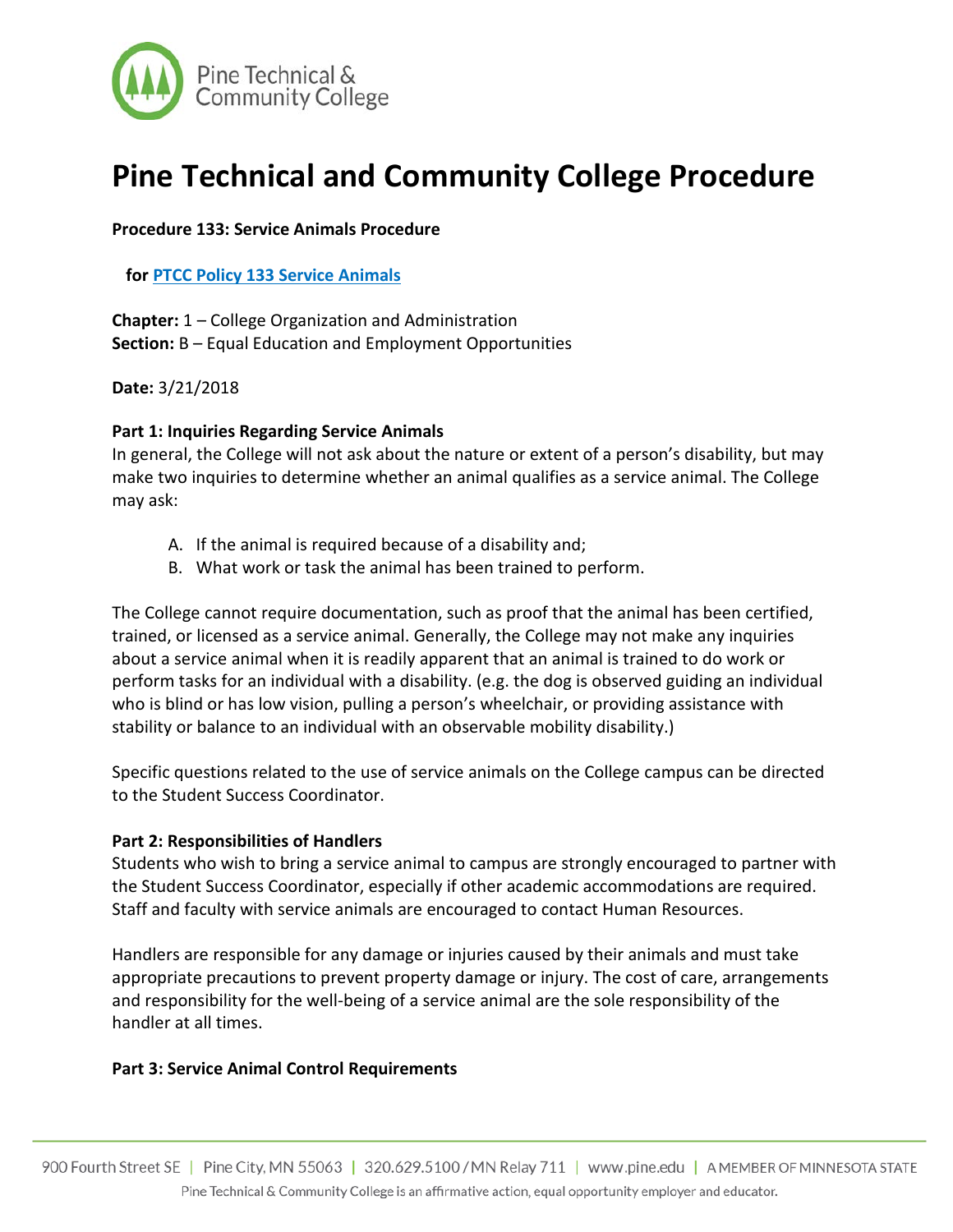

- A. The animal should be on a leash when not providing a needed service to the handler.
- B. The animal should respond to voice or hand commands at all times, and be in full control of the handler.
- C. To the extent possible, the animal should be unobtrusive to other individuals and the learning, living, and working environment.
- D. Identification It is recommended that the animal wear some type of commonly recognized identification symbol, identifying the animal as a working animal, but not disclosing disability.

# **Part 4: Animal Etiquette**

To the extent possible, the handler should ensure that the animal does not:

- A. Sniff people, dining tables, or the personal belongings of others.
- B. Display any behaviors or noises that are disruptive to others, unless part of the service being provided to the handler.
- C. Block an aisle or passageway for fire egress.

# **Part 5: Waste Cleanup Rule**

Cleaning up after the animal is the sole responsibility of the handler. In the event that the handler is not physically able to clean up after the animal, it is then the responsibility of the handler to hire someone capable of cleaning up after the animal. The person cleaning up after the animal should abide by the following guidelines:

- A. Always carry equipment sufficient to clean up the animal's feces whenever the animal is on campus.
- B. Properly dispose of waste and/or litter in the appropriate containers.

# **Part 6: Removal of Service Animals**

Service Animals may be ordered to be removed by the Physical Plant Supervisor or Student Success Coordinator for the following reasons:

- A. Out of Control Animal: A handler may be directed to remove an animal that is out of control and the handler does not take effective action to control it. If the improper animal behavior happens repeatedly, the handler may be prohibited from bringing the animal into any college facility until the handler can demonstrate that s/he is taken significant steps to mitigate the behavior.
- B. Non-housebroken Animal: A handler may be directed to remove an animal that is not housebroken.
- C. Direct Threat: A handler may be directed to remove an animal that the College determines to be a substantial and direct threat to the health and safety of individuals. This may occur as a result of a very ill animal, a substantial lack of cleanliness of the animal, or the presence of an animal in a sensitive area like certain laboratories or mechanical or industrial areas.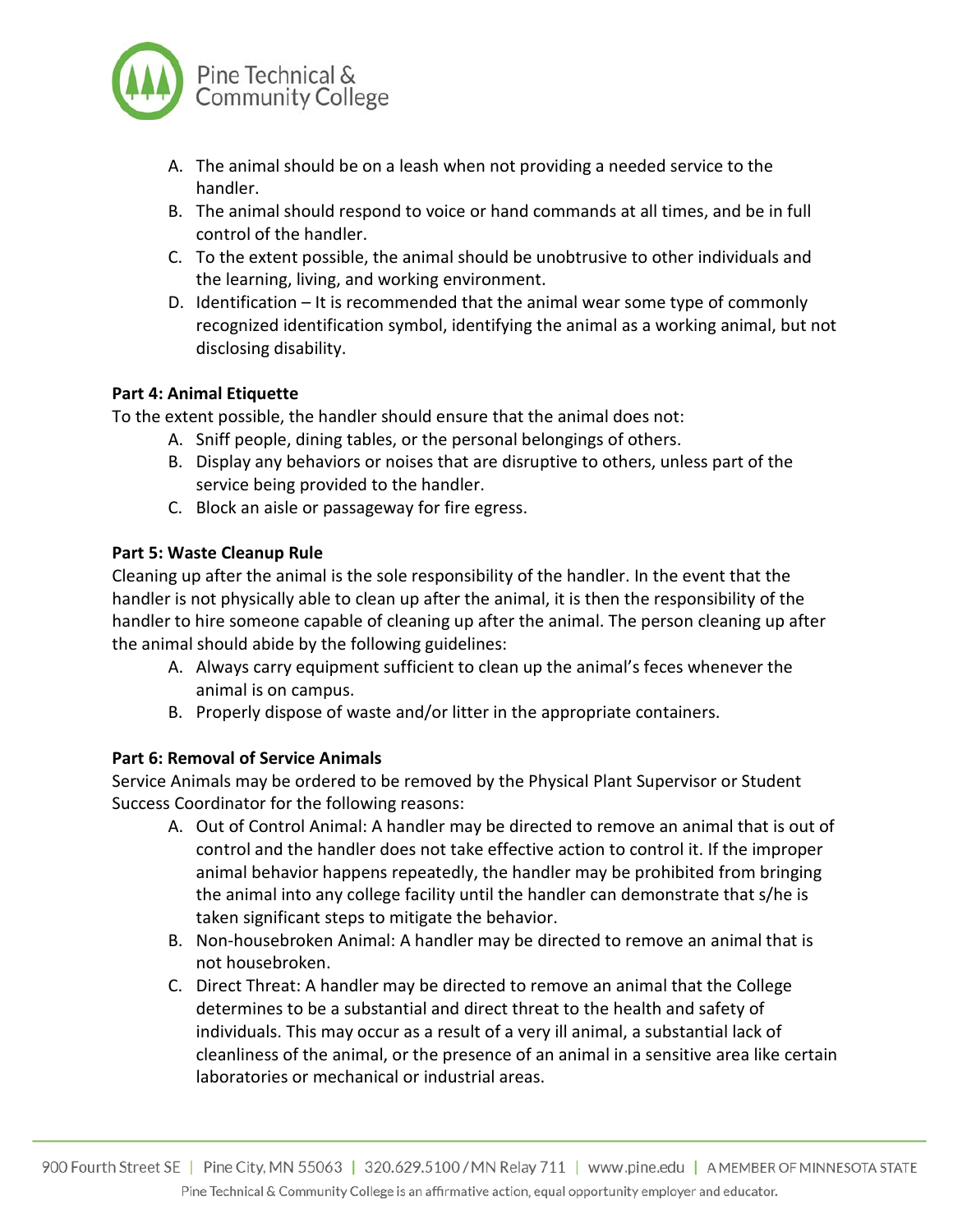

When a service animal is properly removed pursuant to this procedure, the Student Success Coordinator or Human Resources will work with the handler to determine the reasonable alternative opportunities to participate in the service, program, or activity without having the service animal on the premises.

# **Part 7: Conflicting Disabilities**

Some people may have allergic reactions to animals that are substantial enough to qualify for disabilities. The College will consider the needs of both persons in meeting its obligations to reasonably accommodate all disabilities and to resolve the problem as efficiently and expeditiously as possible. Students requesting allergy accommodations should contact the Student Success Coordinator. Staff and Faculty requesting allergy accommodations should contact Human Resources.

### **Part 8: Service Dogs in Training**

A dog being trained has the same rights as a fully trained dog when accompanied by a trainer and identified as such in any place of public accommodation. Handlers of service dogs in training must also adhere to the requirements of service animals and are subject to removal policies as outlined in this procedure.

### **Part 9: Appeals and Grievances**

Any person dissatisfied with a decision concerning a Service Animal may appeal by following these steps:

- 1. Written or emailed complaint should be filed with the Director of Student Success or the Chief Human Resources Director within 30 days of the date of the decision.
- 2. If an agreeable informal resolution is not reached, a complaint should be filed under the Equal Opportunity and Nondiscrimination Policy to the Designated Officer, Jason Spaeth: [Jason.Spaeth@pine.edu](mailto:Jason.Spaeth@pine.edu)
- 3. File a complaint directly with the U.S. Department of Education, Office for Civil Rights, by calling 800-421-3481 (voice) 800-877-8339 (TTY) or the Minnesota Department of Human Rights by calling 800-657-3704 (voice) or 800-627-3529 (MRS/TTY). The statue of limitations for filing a complaint with OCR is 180 days from the time the incident occurred.

# **Part 10: Public Etiquette toward Service Animals**

It is okay to ask someone if she/he would like assistance if there seems to be confusion, however, faculty, staff, students, visitors and members of the general public should avoid the following:

- A. Petting an animal, as it may distract them from the task at hand.
- B. Feeding the animal.
- C. Deliberately startling an animal.
- D. Separating or attempting to separate a handler from his/her animal.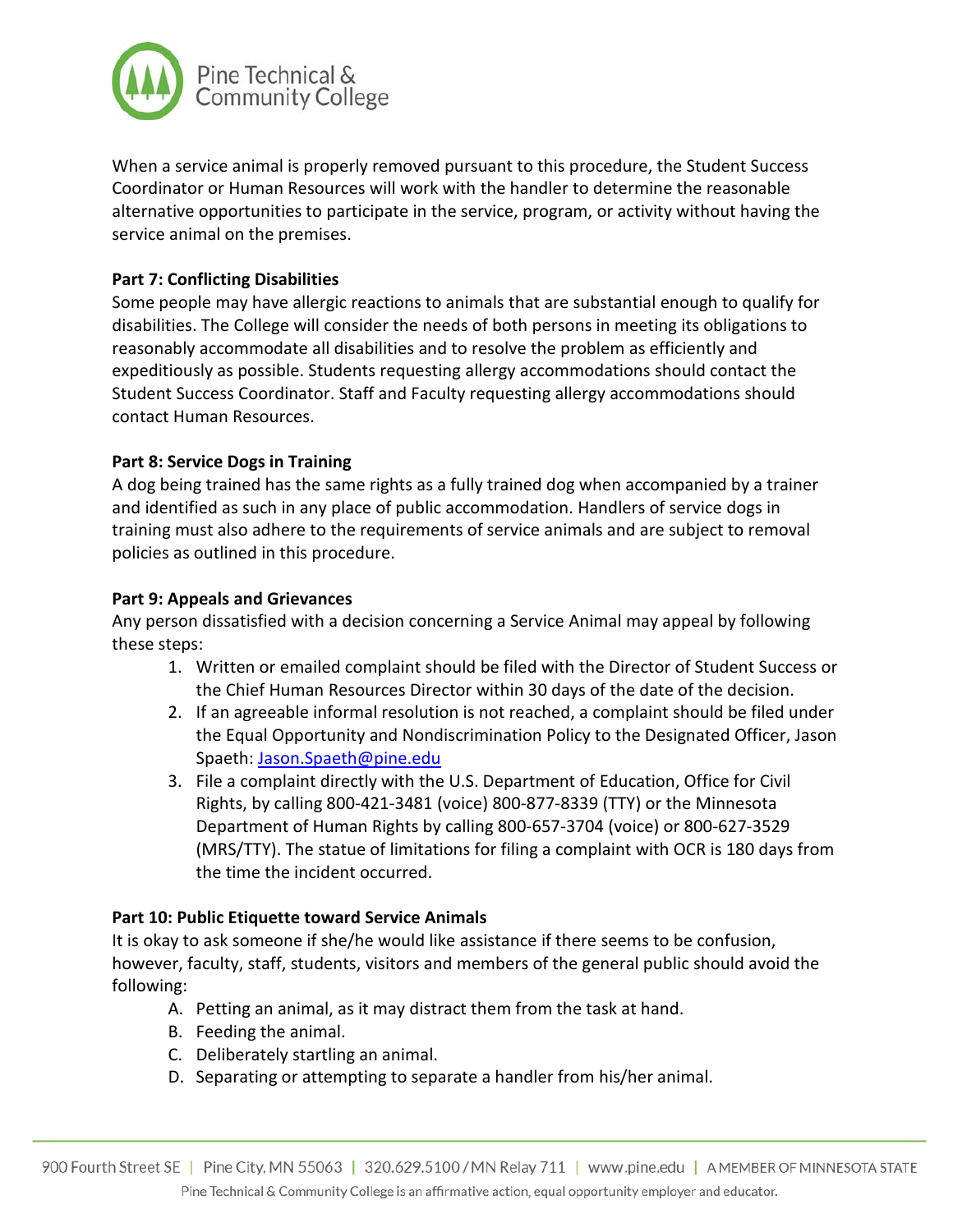

## **Part 11: Definitions**

*Handler*: A person with a disability that a service animal assists or personal care attendant who handles the animal for a person with a disability.

*Service Animal*: Any dog\* individually trained to do work or perform tasks for the benefit of an individual with a disability, including a physical, sensory, psychiatric, intellectual, or other mental disability and meets the definition of "service animal" under the Americans with Disabilities Act ("ADA") regulations at 28 CFR 35.104. The work or tasks performed must be directly related to the individual's disability.

Examples include, but are not limited to: assisting individuals who are blind or have low vision with navigation and other tasks, alerting individuals who are deaf or hard of hearing to the presence of people or sounds, providing non-violent protection or rescue work, pulling a wheelchair, assisting an individual during a seizure, alerting individuals to the presence of allergens, retrieving items such as medicine or the telephone, providing physical support and assistance with balance and stability to individuals with mobility disabilities and helping persons with psychiatric and neurological disabilities by preventing or interrupting impulsive or destructive behaviors. The crime deterrent effects of an animal's presence and the provision of emotional support, well-being, comfort, or companionship do not constitute work or tasks for purpose of this definition.

\*Under particular circumstances set forth in the ADA regulations 28 CFR 35.136(i), a miniature horse may qualify as a service animal.

*Pet*: A pet is an animal kept for ordinary use and companionship. A pet is not considered a service animal. Pets are not permitted in the facilities of the College and any pets on the grounds of the College must be under appropriate restraint (leash, cage, etc.) and must be in close proximity to the owner at all times. The College may, in its sole discretion, require the removal of pets on its grounds for any reason, including but not limited to, failure to be appropriately restrained.

#### **Related Documents:**

[MinnState Board Policy 1B.4](http://www.minnstate.edu/board/policy/1b04.html) PTCC Policy 133 Service Animals

*Adoption: 4/18/18 Last Reviewed: Next Review Date: 4/18/2023 President Approved: Custodian of Policy: Chief Human Resources Officer*

900 Fourth Street SE | Pine City, MN 55063 | 320.629.5100 / MN Relay 711 | www.pine.edu | AMEMBER OF MINNESOTA STATE Pine Technical & Community College is an affirmative action, equal opportunity employer and educator.